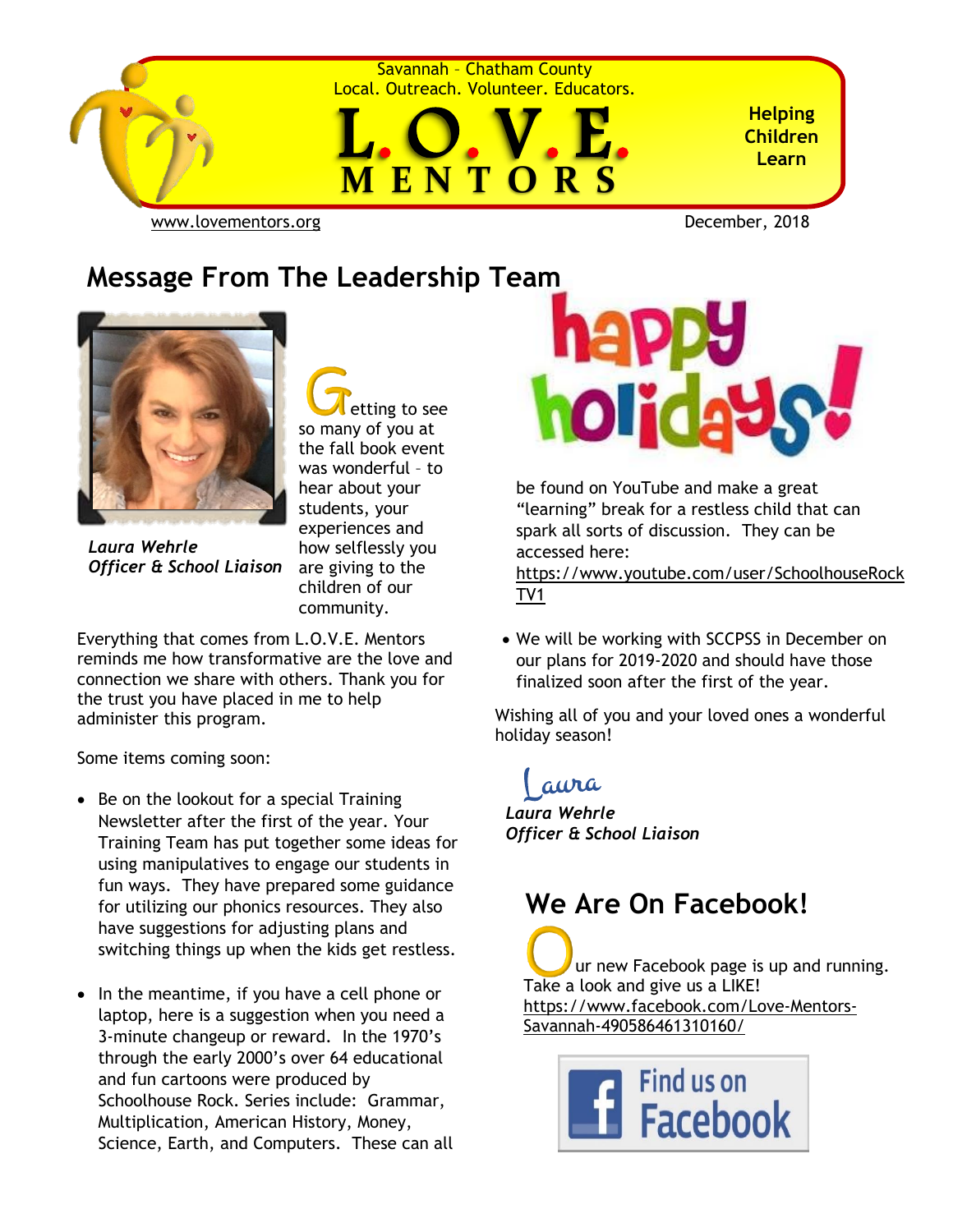### **Sesame Street Came To The Book Fair**



 entors had a special treat when our guest speaker, Fran Brill Kelly, gave us insight into the workings of Sesame Street under the leadership of Jim Henson. She was an actress and started working on Sesame Street in 1970. As the first female puppeteer, Fran is best known for performing Zoe and Prairie Dawn. As a special treat,

Zoe was joined on

screen for our mentors by Sesame Street favorite Cookie Monster and others from the neighborhood. We saw how the Sesame Street characters were able to learn using fun



*Fran Brill (right) with Laura*

and laughter.

While puppeteering kept her busy for a long, successful career, she also pursued an acting career onstage and screen until she retired in 2014.

The Book Fair gave mentors the opportunity to select new books for



their students. There was a wide assortment from Early Readers to chapter books for older students.

Many thanks to Ginny Pierce, who once again did a superb job ordering all the books and setting up the tables.



We all enjoyed the special holiday refreshments provided by Debra Brook with the help of Betsy Hines, Site Director at Isle of Hope.

*PHOTO LEFT: Mentors pick books for each mentee*

*PHOTO RIGHT: Debra Brook and Betsy Hines*



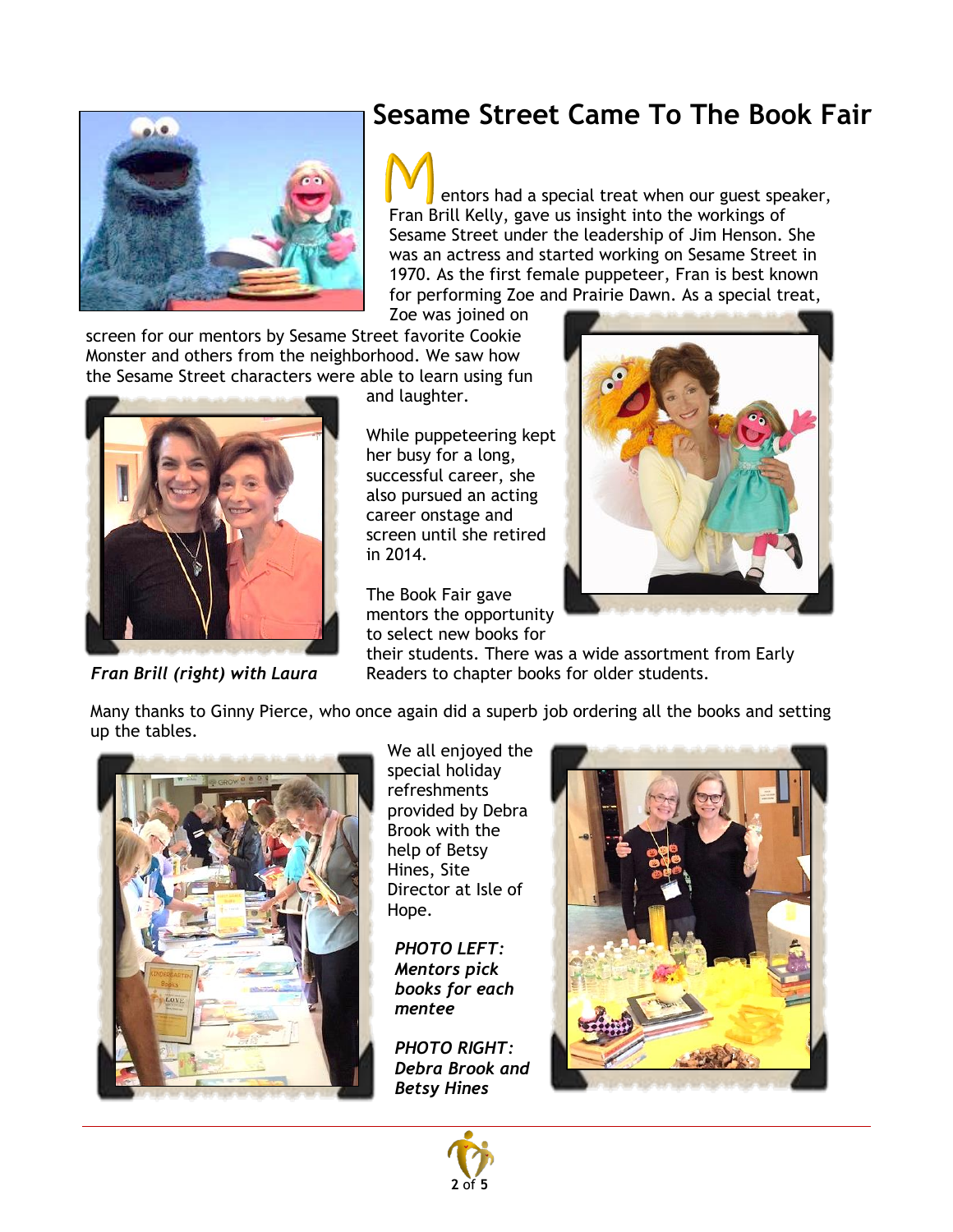#### **Orientation And Information Meeting For New Mentors Monday, January 14 - 4:00 p.m. Skidaway Island United Methodist Church**

 $\Box$ .O.V.E. continues to need more mentors to meet the requests of our schools. If you know someone who would make a good mentor, ask them to attend this meeting or to look at our website, [www.lovementors.org,](http://www.lovementors.org/) for more information and to fill in the volunteer form.





# **Christmas Is Coming**

| Christmas Vacation begins  Thursday, December 20 |  |
|--------------------------------------------------|--|
| Classes start again  Thursday, January 3         |  |
| Mentoring resumes  Week of January 7             |  |

# **Andrea B. Williams State Media Winners**

 ast year, four 3rd graders created a website which told their stories about Andrea B. Williams, former principal of Spencer Elementary School. Since the passing of Mrs. Williams last November, these students wanted to talk about her influence



on them and their transition to the newly built school named in her honor.

Not only were the kids from the only Title 1 School participating in this media competition, they earned their way to the State competition and WON 1st PLACE.

*Winners in their Red Carpet finery provided by L.O.V.E. mentors*

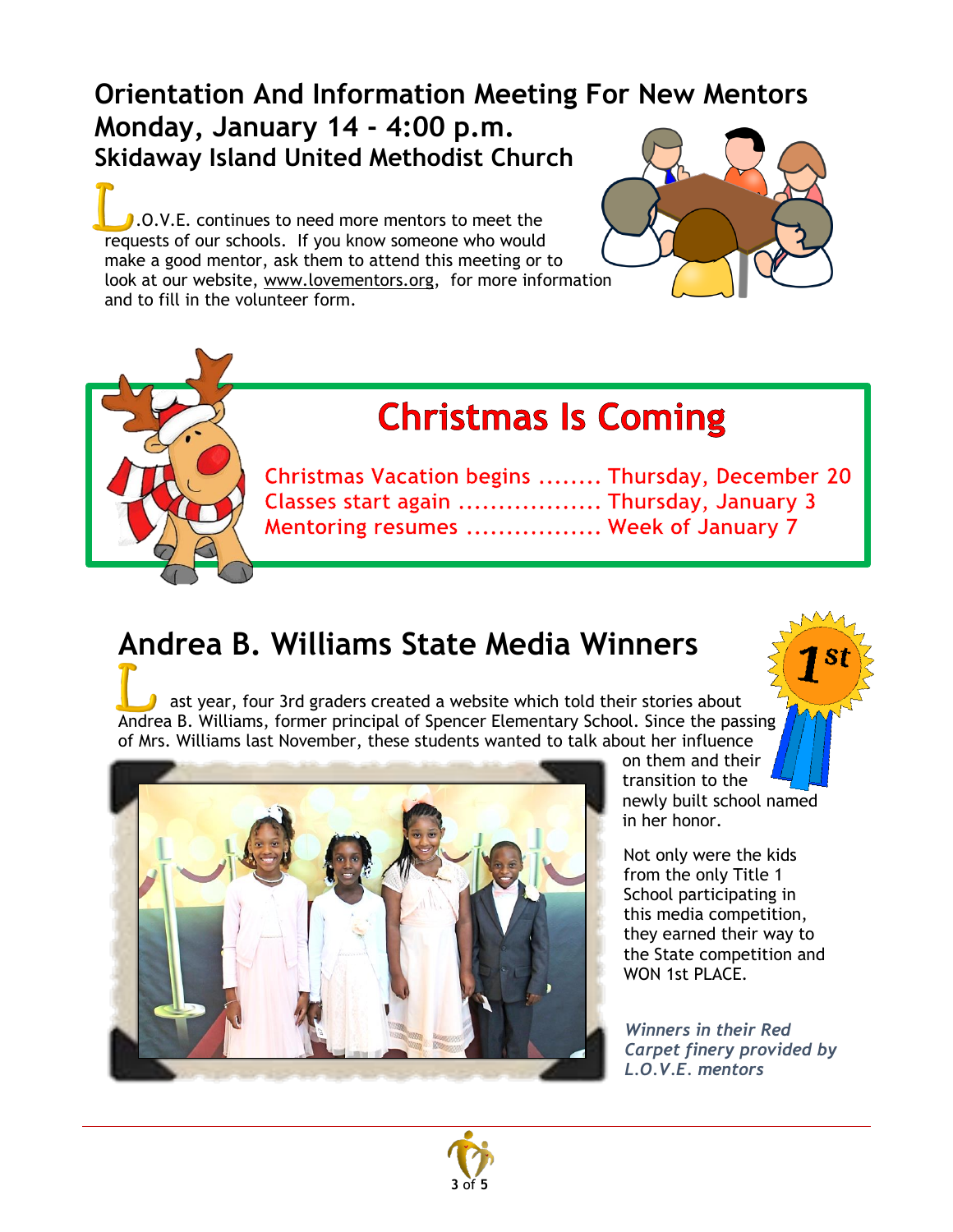### **Mentors Matter The Real Meaning Of L.O.V.E. By: Denis Healy, Isle of Hope**

ight years ago, I joined L.O.V.E. and had no idea what I was getting into or what I would learn along the way.

My first student was a 2nd grader. Nick and I met weekly for 2 years and developed a strong bond. We did far more than the Three R's as we grew together. Some days we worked on telling time, or how to meet and greet someone. Other days we mixed the 3Rs with how to make change or how to measure distance. Some sessions were just plain fun, but always with a hidden lesson.



Nick grew fast, learned even faster and looked forward to our sessions. I learned a lot too!

The real meaning of L.O.V.E. and the impact of one-on-one mentoring became evident as we worked together.

One day Nick told me he was moving to Ohio. We had come to know each other and saying goodbye was not easy. The day came. We shook hands and I wished him smooth sailing. Goodbye Nick - never expecting to see or hear from him again. The years rolled by and I lost contact.

Out of the blue one morning, I received a text "Hello, my name is Grace. Checking to see if this number still belongs to Mr. Denis. He knows my son Nick." What started out as just another morning turned into a time of joy as I called back to hear a familiar voice.

That little 2nd grader, Nick, is now a young man of 15 years, 6'1", doing well in school and playing ball.

Yes, L.O.V.E. does have a lasting effect. That's why I continue as a L.O.V.E. mentor.

### **Can I Give My Student A Christmas Gift?**

 or many students a small gift is a special token of your caring. Books, small games, puzzles, holiday stickers, activity books and such are suggested as this supports our efforts to Help Children Learn. Please present your gift in a way that the child can take it back to the classroom and put it quietly in his/her backpack, only to be opened when they get home.